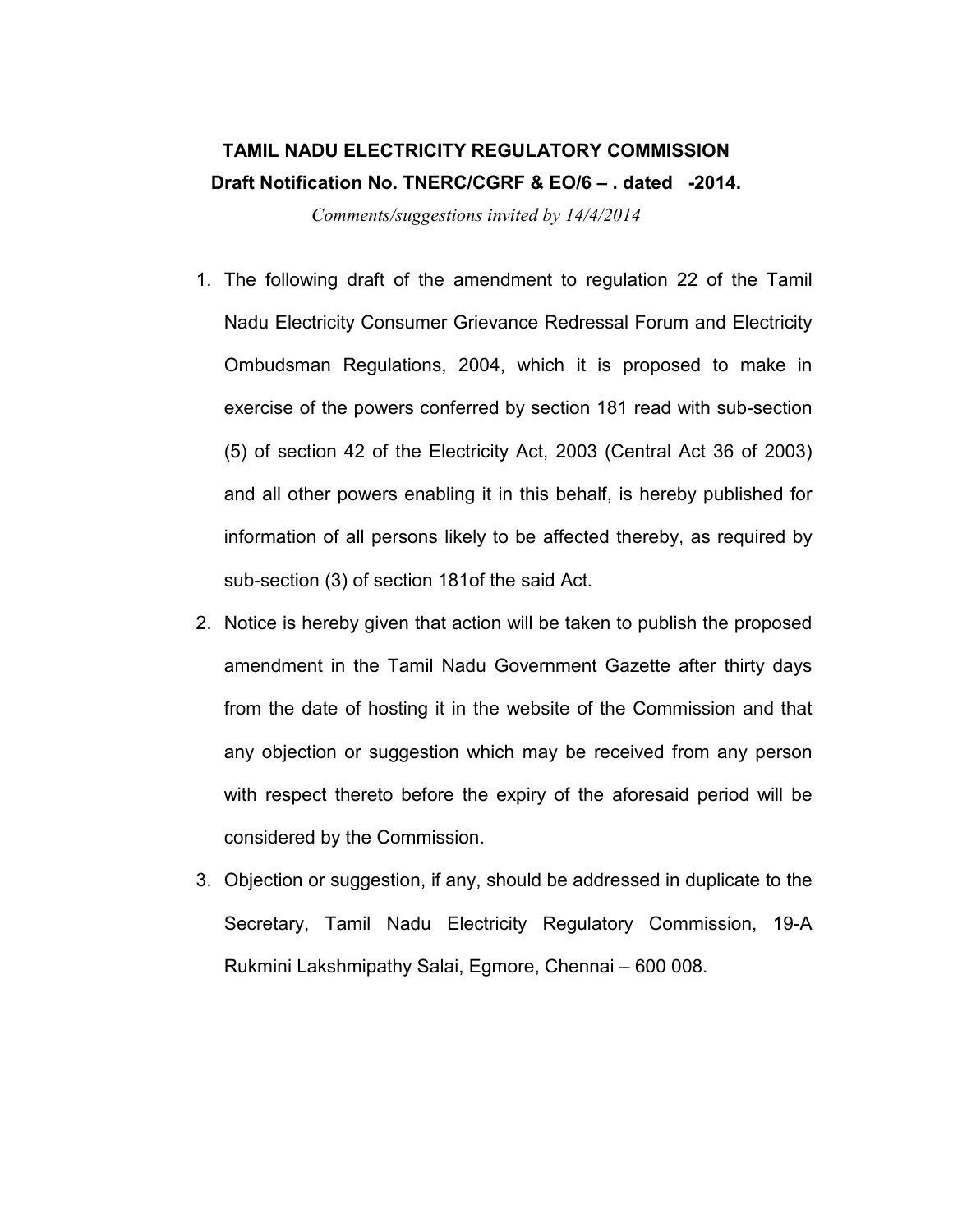## AMENDMENT

In the said regulations, in regulation 22, after sub- regulation (5) the following sub-regulations shall be inserted, namely:-

"(6) The Ombudsman may on his own or on the application of any of the persons or parties concerned within 30 days of the making of the decision, direction or order review such decision, direction or order on the ground that such decision, direction or order was made under a mistake of fact, ignorance of any material fact or any error apparent on the face of the record.

(7) The application for such review shall be filed in the same manner as a petition as specified under regulation 17 of these Regulations."

By order of the Commission

 sd/- (S. Gunasekaran) **Secretary**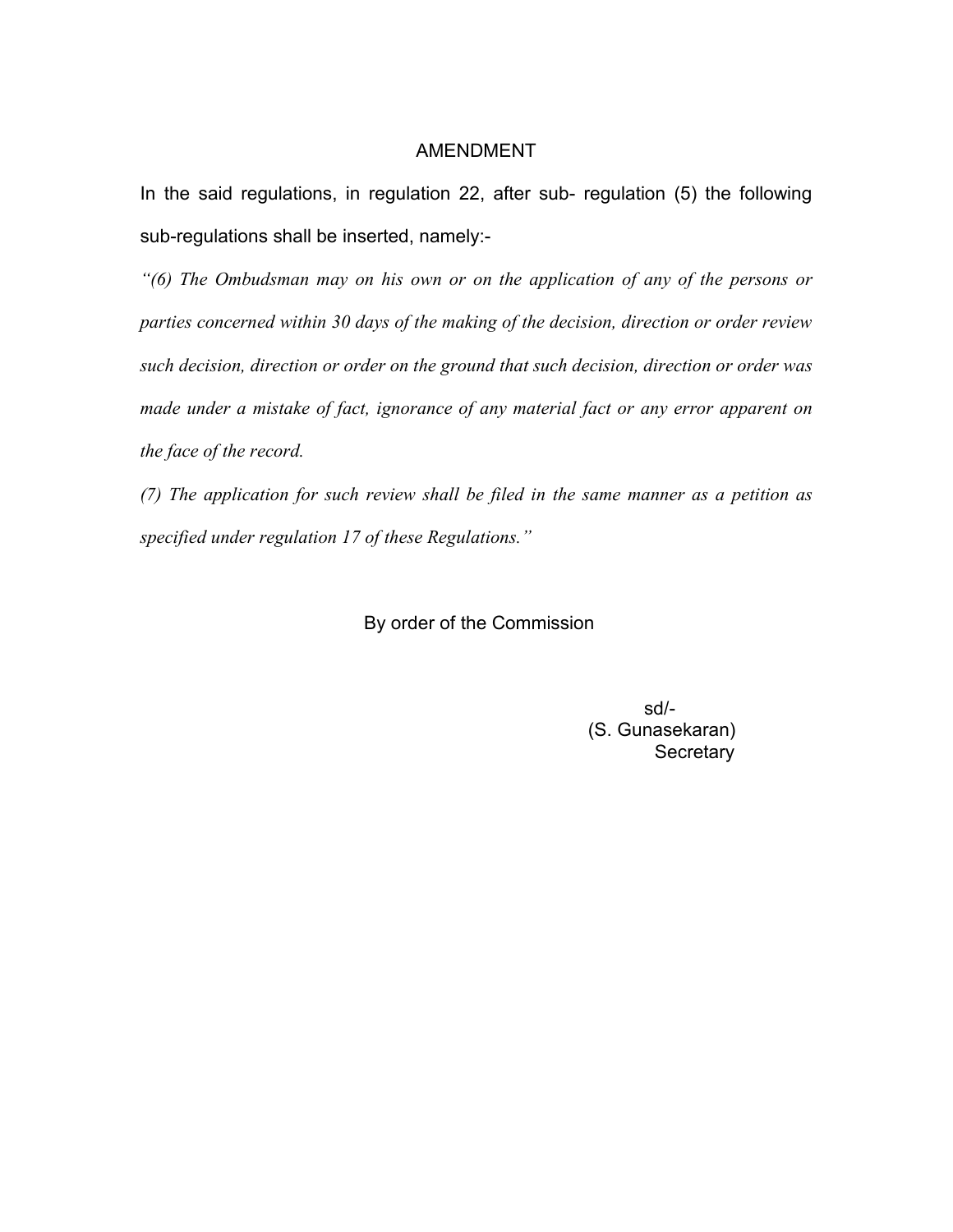## EXPLANATORY STATEMENT

There is no provision for a review of the orders of the Electricity Ombudsman in the existing regulations. There always exists a possibility that the order could be made under a mistake of fact, ignorance of material fact, or error apparent on the face of the record and therefore a review could prove beneficial to the consumers. It is therefore proposed to empower Ombudsman to review his orders on the above said grounds.